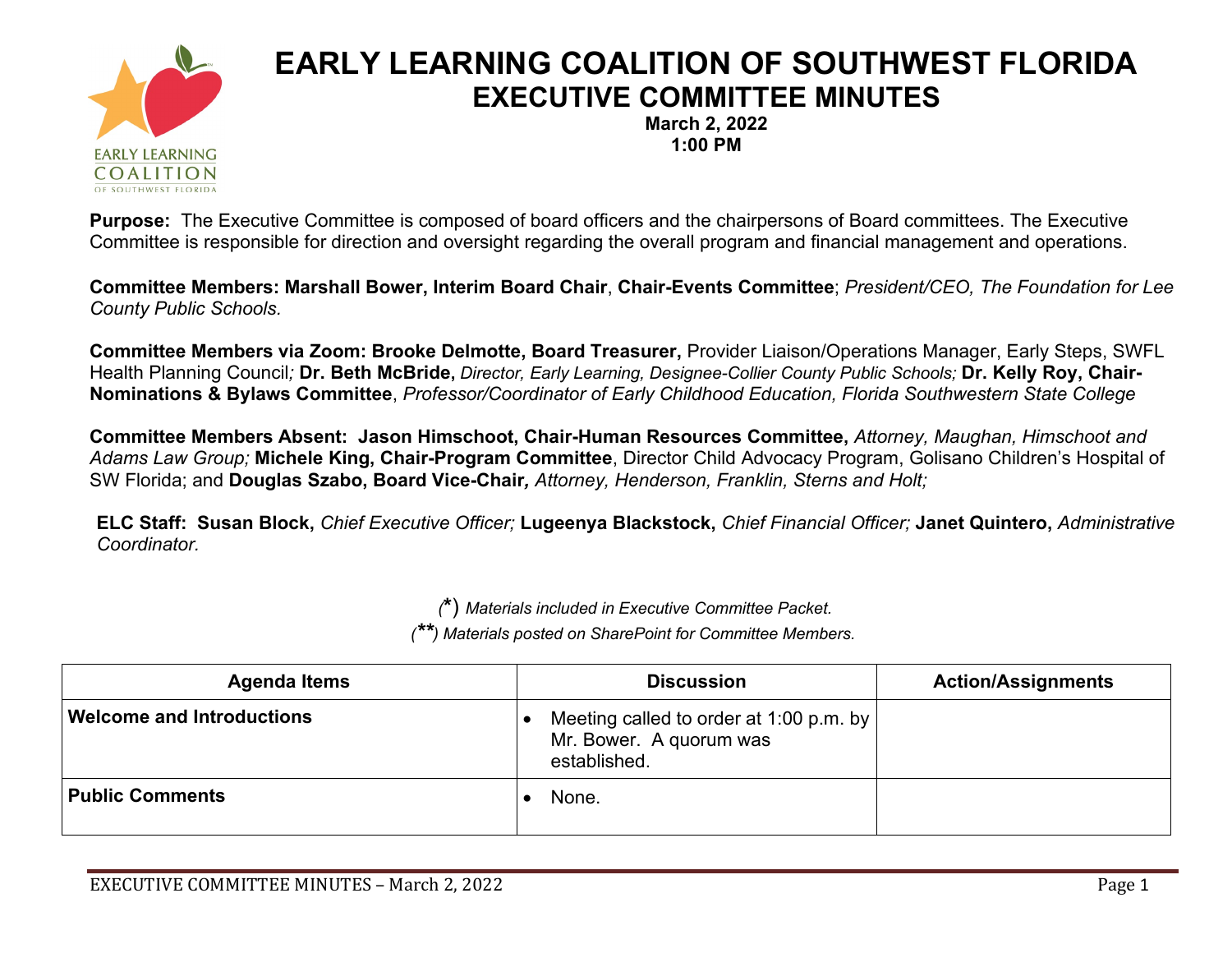| <b>Executive Committee*</b><br>1.<br>A. Approval of Executive Committee Meeting<br>Minutes of January 12, 2022. | Approval of the minutes for Executive<br>Committee meeting January 12, 2022.                                                                                                                                                                                                                                                                                                | Motion to approve the January<br>12, 2022, minutes by Kelly Roy.<br>Second by Brooke Delmotte.<br>Motion approved.                |
|-----------------------------------------------------------------------------------------------------------------|-----------------------------------------------------------------------------------------------------------------------------------------------------------------------------------------------------------------------------------------------------------------------------------------------------------------------------------------------------------------------------|-----------------------------------------------------------------------------------------------------------------------------------|
| <b>B. Approval of Amended Board Meeting</b><br>Agenda, January 26, 2022.                                        | Approval of amended Board meeting<br>$\bullet$<br>agenda for January 26, 2022.                                                                                                                                                                                                                                                                                              | Motion to approve the amended<br>Board meeting agenda by Kelly<br>Roy. Second by Brooke Delmotte.<br>Motion approved.             |
| 2. Vote to Move the Board Meeting Minutes of<br>January 26, 2022**                                              | Motion to move Board meeting<br>$\bullet$<br>minutes of January 26, 2022, to the<br>Board meeting agenda, March 16,<br>2022.                                                                                                                                                                                                                                                | Motion to move the January 26,<br>2022, Board Meeting minutes by<br>Brooke Delmotte. Second by<br>Kelly Roy. Motion approved.     |
| 3. Finance Committee<br>A. Review: SR Utilization Forecast                                                      | <b>Brooke Delmotte informed VPK</b><br>enrollment is at its likely highest for<br>the year.                                                                                                                                                                                                                                                                                 |                                                                                                                                   |
| <b>B.</b> Approval of Utilization Reports and<br><b>Statement of Revenue and Expenditures</b>                   | Approval of Utilization Reports,<br>$\bullet$<br><b>Statements of Revenue and</b><br>Expenditures.                                                                                                                                                                                                                                                                          | Committee recommendation to<br>approve Utilization Reports,<br><b>Statements of Revenue and</b><br>Expenditures. Motion approved. |
| C. Approval of Updated NOA; Effect on 2021-<br>2022 Budget                                                      | Additional funding was allocated to the<br>$\bullet$<br>ELC. changing the 2021-2022 Budget.                                                                                                                                                                                                                                                                                 | Committee recommendation to<br>approve Updated Budget<br>Motion approved.                                                         |
| D. Discussion: DEL Fiscal Monitoring<br>(preliminary)                                                           | Brooke Delmotte stated this item was<br>$\bullet$<br>informational as the audit is not yet<br>final. A few preliminary findings related<br>to travel are known at this time.<br>Separately, the results of the A-133<br>audit by Moss, Krusick are expected to<br>be presented the March 16, 2022,<br>Board Meeting. The draft report,<br>typically reviewed by Finance and |                                                                                                                                   |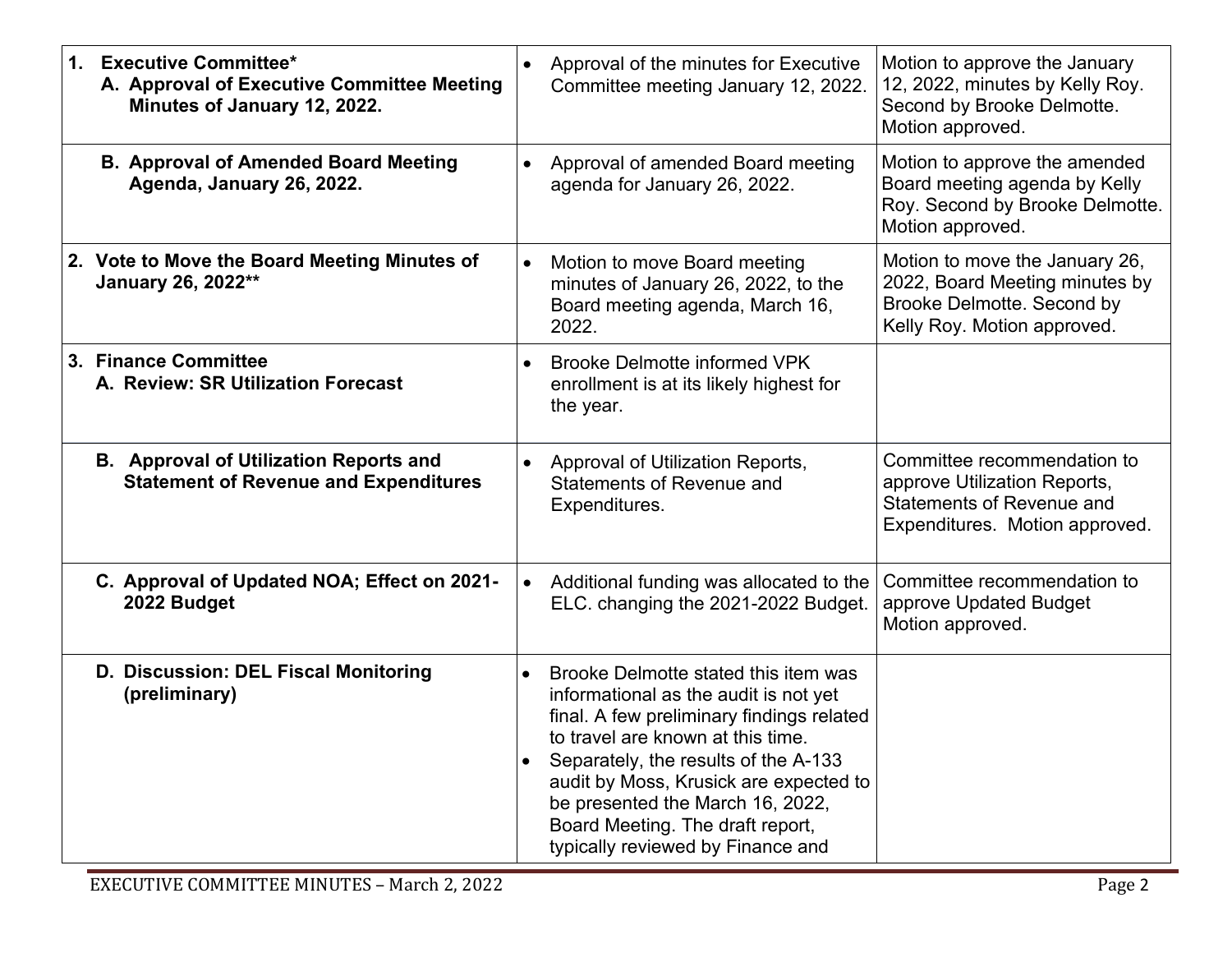|                                    | Executive Committee is not yet<br>available for review. Many elements<br>of the audit are behind schedule due<br>to the impact of COVID on operations.                                                                                                                                                                                                                                                                                                                                                                                                                                                                                                                                                                                                                                                                                                                   |                                                                                                          |
|------------------------------------|--------------------------------------------------------------------------------------------------------------------------------------------------------------------------------------------------------------------------------------------------------------------------------------------------------------------------------------------------------------------------------------------------------------------------------------------------------------------------------------------------------------------------------------------------------------------------------------------------------------------------------------------------------------------------------------------------------------------------------------------------------------------------------------------------------------------------------------------------------------------------|----------------------------------------------------------------------------------------------------------|
| E. Discussion: CRSSA-ARPA Overtime | Susan Block stated that we continue<br>$\bullet$<br>to receive COVID relief funding from<br><b>CRSSA and ARPA. Guidance</b><br>received from DEL indicates that the<br>administrative portion of these grant<br>funds may be used to pay for bonuses<br>and supplemental for the work of<br>exempt employees. This is a<br>temporarily allowed and requires<br>consideration from the board to<br>implement this policy.<br>Most of the additional workload falls to<br>$\bullet$<br>exempt employees. Currently, the<br>vacancies at the ELC (only 54 of 64<br>Full time equivalent positions are<br>filled) has magnified this work<br>demand. Those non-exempt (hourly)<br>employees who take on additional<br>work qualify for overtime pay.<br>Susan Block stated that approving this<br>"temporary supplemental pay", with<br>help recognize the ELC staff effort. |                                                                                                          |
| F. Approval: Teachstone Contract   | Part of the updated Notice of Award of<br>$\bullet$<br>funding included money to pay for<br>outside consultant to complete the<br>required CLASS observations in<br>School Readiness programs.<br>The ELC team conducting these<br>$\bullet$<br>observations has been slowed by the<br>varying conditions of COVID-19 which<br>at times, disrupts the scheduled<br>observations.                                                                                                                                                                                                                                                                                                                                                                                                                                                                                         | Motion to approve Teachstone<br>Contract by Brooke Delmotte.<br>Second by Kelly Roy. Motion<br>Approved. |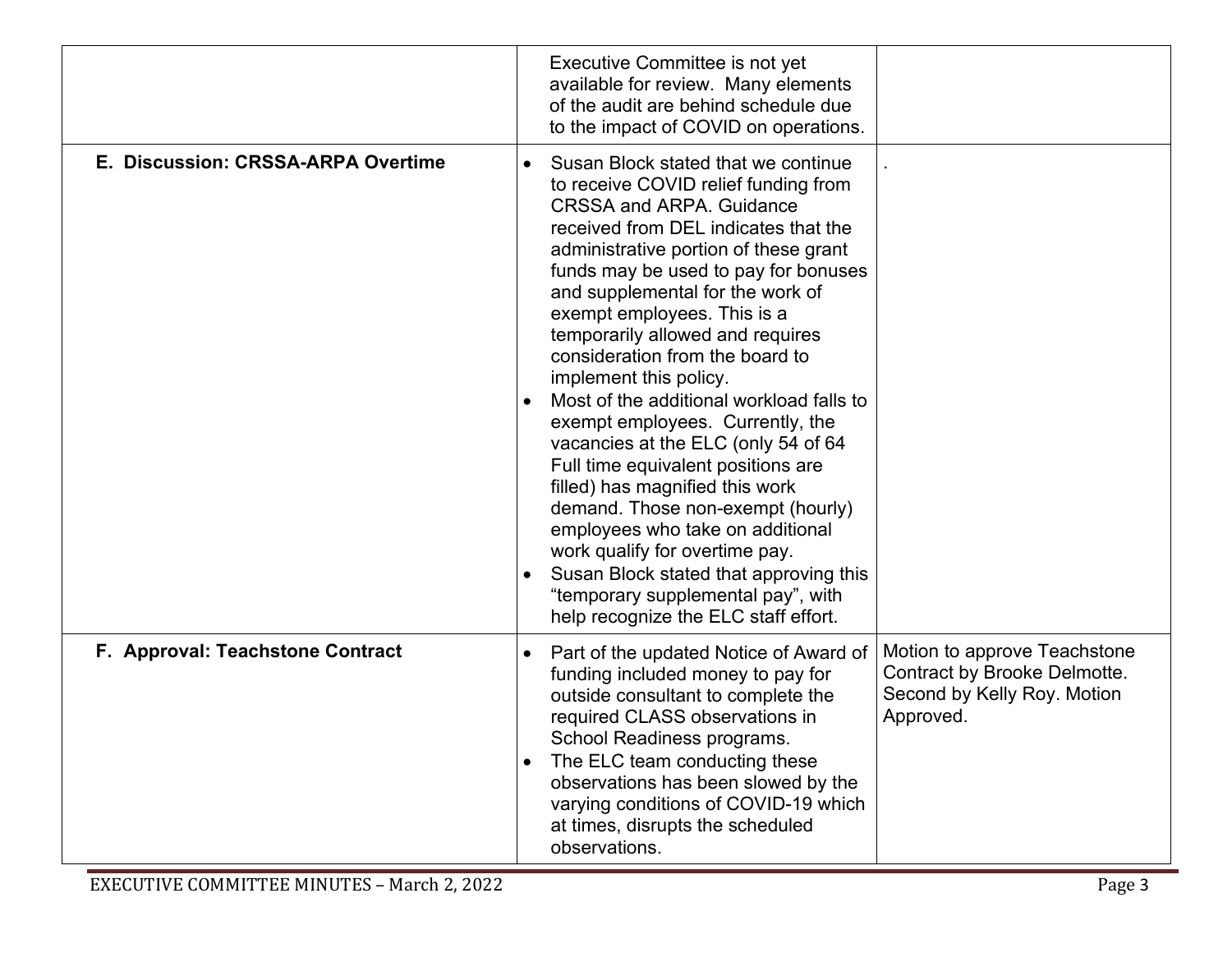|                                                                                                                             | ELC Staff procured for an outside<br>$\bullet$<br>consulting team and is recommending<br>that Teachstone (developers of the<br>CLASS) be awarded the contract give<br>ELC additional assistance to fulfill its<br>obligation to DEL by allowing ELC to<br>outsource some of the workload to<br>cover required observations. |                                                                                                                                                                                                                                        |
|-----------------------------------------------------------------------------------------------------------------------------|-----------------------------------------------------------------------------------------------------------------------------------------------------------------------------------------------------------------------------------------------------------------------------------------------------------------------------|----------------------------------------------------------------------------------------------------------------------------------------------------------------------------------------------------------------------------------------|
| 4. HR Committee*<br>A. Approval: Temporary Supplemental Pay,<br>Response to CRSSA and ARPA workload,<br><b>Exempt Staff</b> | The recommendation to approve<br>$\bullet$<br>Supplemental Pay was discussed<br>under the Finance Committee report<br>(see agenda item 3.A)                                                                                                                                                                                 | Motion to approve Temporary<br>Motion to approve the temporary<br>change in ELC policy to support<br>Supplemental Pay to Exempt staff<br>for CRRSA and ARPA work by<br>Beth McBride. Second by Brooke<br>Delmotte.<br>Motion approved. |
| 5. Nominations & Bylaws Committee<br>A. Proposed Plan for Strategic Planning,<br>2022-2024                                  | Kelly Roy reported that the Committee<br>will work with Erin Smeltzer and Molly<br><b>Grant (Association of Early Learning</b><br>Coalitions) to develop and lead a<br>Strategic Planning session to create a<br>plan for 2022-2024.                                                                                        |                                                                                                                                                                                                                                        |
| <b>B.</b> Board Development: Legislative Session<br>2022 and Impact on ELC                                                  | Dr. Roy informed that Susan Block will<br>$\bullet$<br>update the Board on the Legislative<br>Session 2022 At the upcoming board<br>meeting as part of Board<br>Development.                                                                                                                                                |                                                                                                                                                                                                                                        |
| 6. Review Agenda for the Board Meeting, March<br>16, 2022**                                                                 | The March 16, 2022, Agenda for the<br>$\bullet$<br>Board Meeting was reviewed and<br>approved.                                                                                                                                                                                                                              | Motion to approve the March 16,<br>2022, Board Meeting agenda<br>made by Kelly Roy and seconded<br>by Beth McBride.<br>Motion approved.                                                                                                |